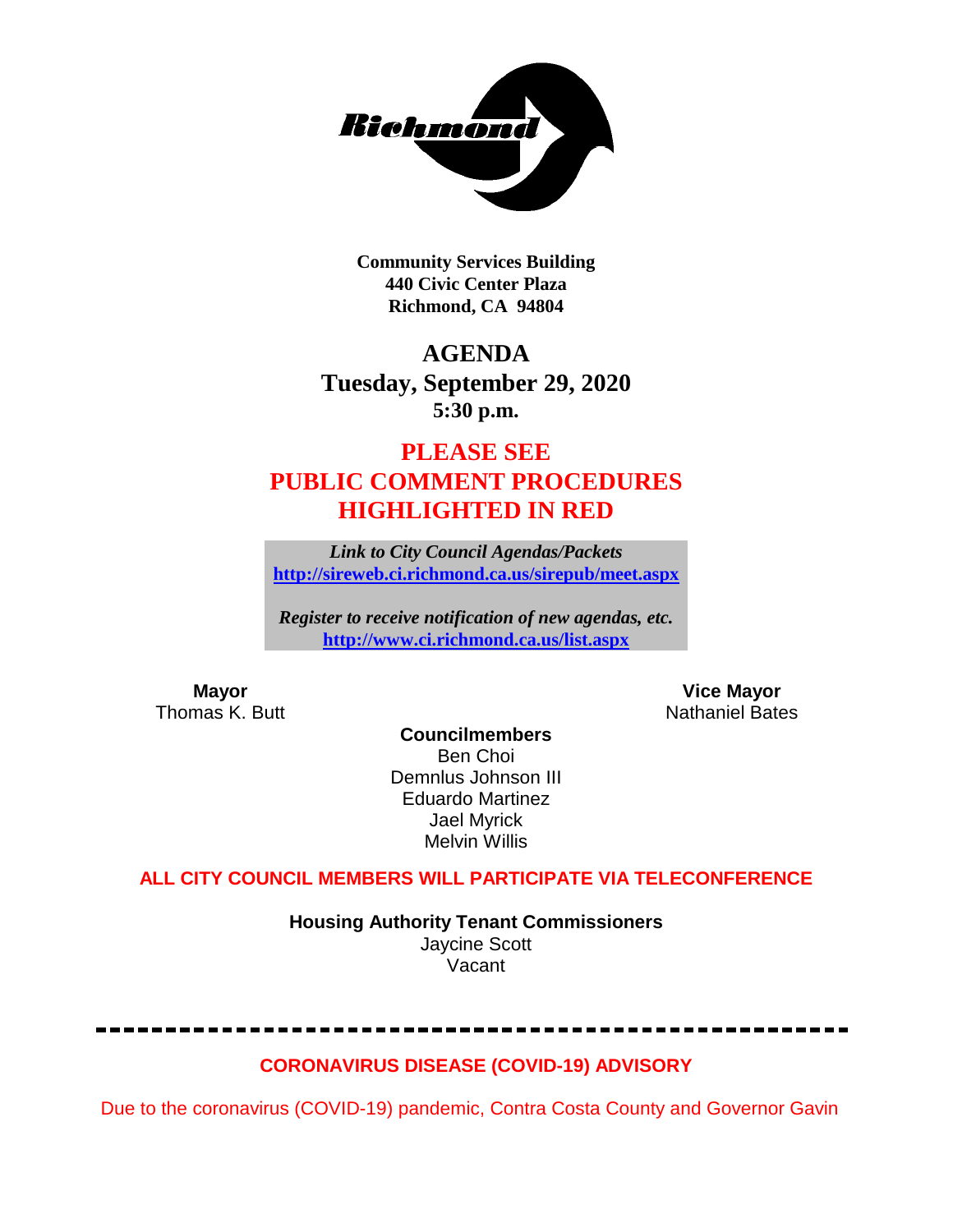Newsom have issued multiple orders requiring sheltering in place, social distancing, and reduction of person-to-person contact. Accordingly, Governor Gavin Newsom has issued executive orders that allow cities to hold public meetings via teleconferencing. Both **<https://www.coronavirus.cchealth.org/>** and

**<http://www.ci.richmond.ca.us/3914/Richmond-Coronavirus-Info>** provide updated coronavirus information.

DUE TO THE SHELTER IN PLACE ORDERS, attendance at the City of Richmond City Council meeting will be limited to Council members, essential City of Richmond staff, and members of the news media. Public comment will be confined to items appearing on the agenda and will be limited to the methods provided below. Consistent with Executive Order N-29-20, this meeting will utilize teleconferencing only. The following provides information on how the public can participate in this meeting.

### **How to watch the meeting from home:**

- 1. KCRT Comcast Channel 28 or AT&T Uverse Channel 99
- 2. Livestream online at<http://www.ci.richmond.ca.us/3178/KCRT-Live>

### **Public comment may be submitted by mail, email and/or Zoom video conference in the manner that follows; provided that no member of the public may submit more than one verbal comment per agenda item.**

- **1.** Via mail received by 1:00 p.m. the day of the meeting, sent to 450 Civic Center Plaza, 3rd Floor, Office of the Clerk, Richmond, CA 94804.
- **2.** Via email to [cityclerkdept@ci.richmond.ca.us](mailto:cityclerkdept@ci.richmond.ca.us) by 1:00 p.m. the day of the meeting.

Emails *MUST* contain in the subject line 1) public comments – Open Session prior to Closed Session; 2) public comments – Open Forum; or 3) public comments agenda item #\_\_ [include the agenda item number]. All such email will be posted on-line and emailed to the City Council before the meeting is called to order. The Clerk will prepare summaries of all such email and the summaries will be read into the record. **No individual email will be read into the record, only the summaries**. Due to the high volume of emails received, emails that do not contain the correct identifying information in the subject line may be overlooked and may not become part of the record. **Email received after 1:00 p.m. will not be summarized nor read into the record. Email received after 1:00 p.m. will, however, be posted on-line following the meeting as part of the supplemental materials attached to the meeting minutes.**

**3.** Via Zoom by video conference or by phone using the following link/call-in numbers – for Open Session and City Council:

**Please click the link below to join the webinar: [https://zoom.us/j/99312205643?pwd=MDdqNnRmS2k4ZkRTOWhlUldQOUF1Z](https://zoom.us/j/99312205643?pwd=MDdqNnRmS2k4ZkRTOWhlUldQOUF1Zz09) [z09](https://zoom.us/j/99312205643?pwd=MDdqNnRmS2k4ZkRTOWhlUldQOUF1Zz09) Passcode: ccmeeting**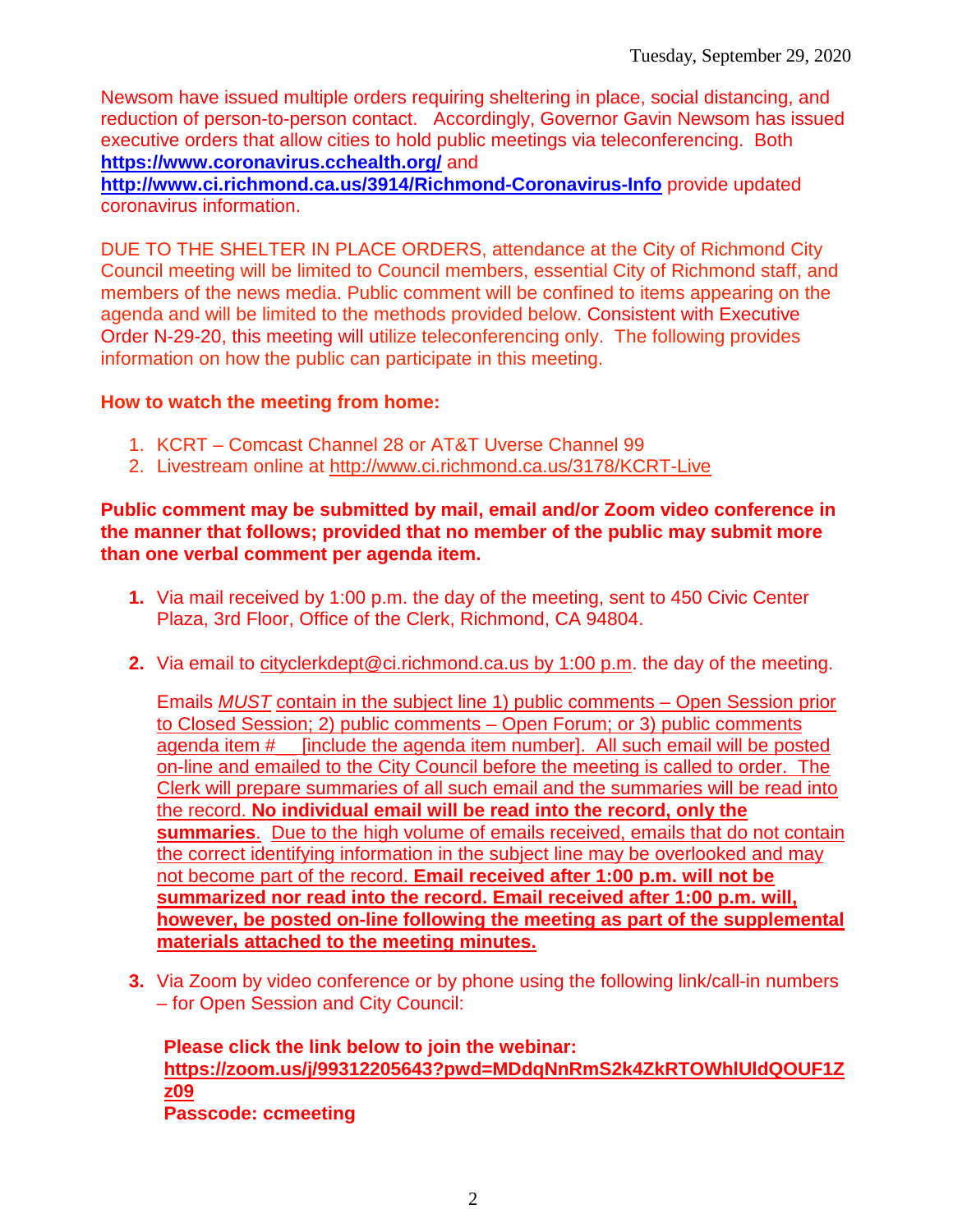**Or iPhone one-tap:**

**US: +16699006833,,99312205643# or +13462487799,,99312205643# Or Telephone:**

**Dial (for higher quality, dial a number based on your current location): US: +1 669 900 6833 or +1 346 248 7799 or +1 253 215 8782 or +1 312 626 6799 or +1 929 205 6099 or +1 301 715 8592 Webinar ID: 993 1220 5643**

International numbers available:<https://zoom.us/u/aehrwCgISx>

a. To comment by video conference, click on the Participants button at the bottom of your screen and select the "**Raise Your Hand**" button to request to speak when Public Comment is being asked for. Speakers will be called upon in the order they select the "Raise Your Hand" feature. When called upon, you will be unmuted. After the allotted time, you will then be re-muted. \*\*

b. To comment by phone, you will be prompted to "Raise Your Hand" by pressing "**\*9**" to request to speak when Public Comment is asked for. When called upon, you will be unmuted. After the allotted time, you will then be re-muted. Instructions of how to raise your hand by phone are available at: [https://support.zoom.us/hc/en-us/articles/201362663 -Joining-a-meeting-by](https://support.zoom.us/hc/en-us/articles/201362663)[phone.](https://support.zoom.us/hc/en-us/articles/201362663) \*\*

\*\*The clerk will announce the item number and ask individuals who would like to address the Council to raise their hand. After the clerk reads the item into the record, the request to speak period on the item will be closed.

### *The City cannot guarantee that its network and/or the site will be uninterrupted. To ensure that the City Council receives your comments, you are strongly encouraged to submit your comments in writing in advance of the meeting.*

### **Record of all public comments:**

All public comments will be considered a public record, put into the official meeting record. All public comments will be available after the meeting as supplemental materials and will be posted as an attachment to the meeting minutes when the minutes are posted: [http://www.ci.richmond.ca.us/Archive.aspx?AMID=31.](http://www.ci.richmond.ca.us/Archive.aspx?AMID=31)

### **Procedures for Removing Consent Calendar Items from the Consent Calendar**

Councilmembers and members of the public who wish to remove an item from the consent calendar must comply with the following procedures in order to remove an item from the consent calendar:

1. Telephone or email a City staff member who has knowledge of the subject matter by 2:00 p.m. on the day of meeting. Any staff member shown as an author of the agenda report for the particular item has knowledge of the subject matter and may be called.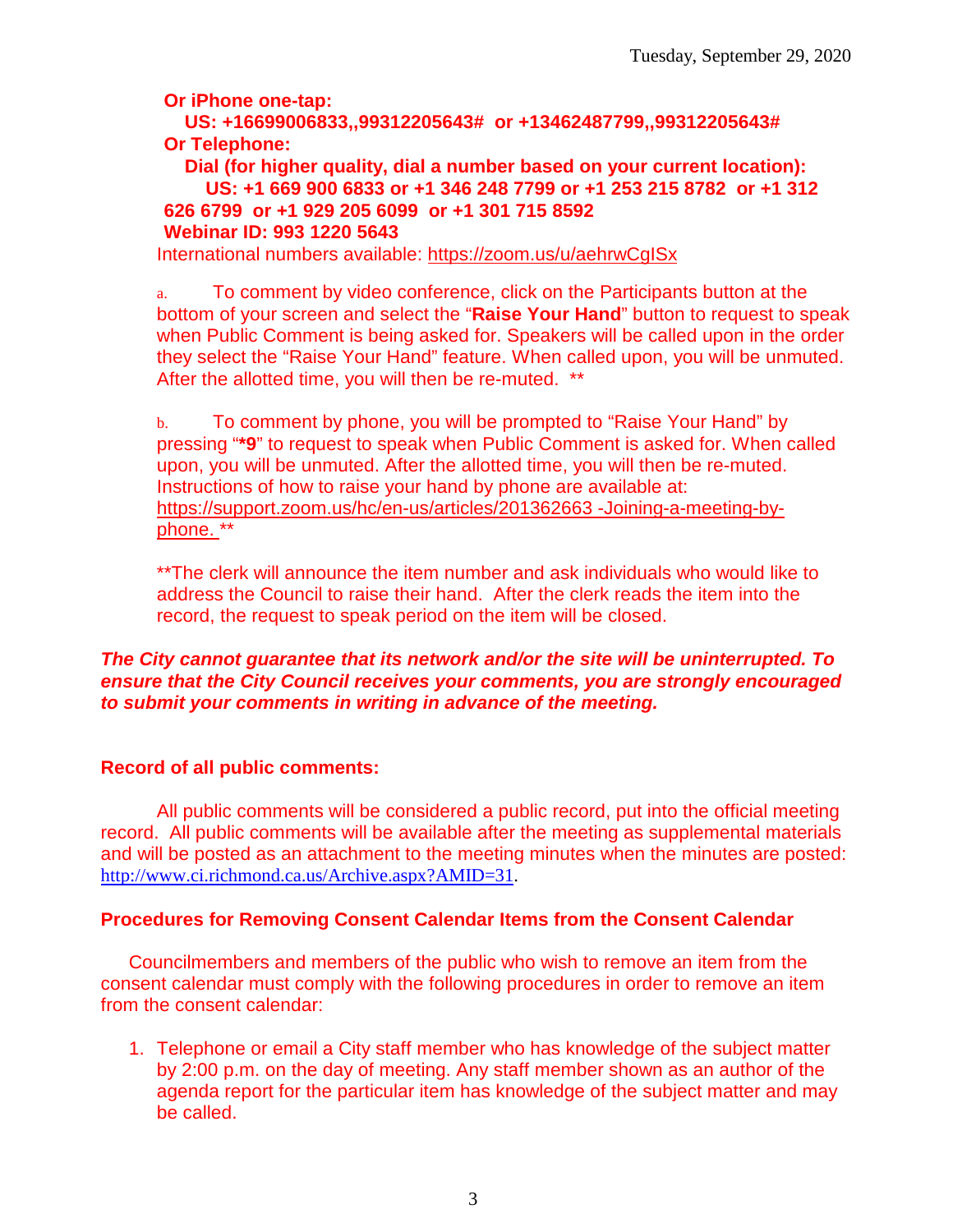2. Inform the City Clerk's Office by email at [cityclerkdept@ci.richmond.ca.us](mailto:cityclerkdept@ci.richmond.ca.us) or by phone at 510-620-6513, ext. 9, by 3:00 p.m. that they discussed the matter with staff with knowledge of the subject matter and that such Councilmember or member of the public, nonetheless, desires the item to be removed from the consent calendar for discussion.

Staff will be informed by the City Clerk's Office as soon as reasonably practicable after notice of the request to remove the item from the consent calendar. Staff may attend the meeting remotely.

### **Accessibility for Individuals with Disabilities**

Upon request, the City will provide for written agenda materials in appropriate alternative formats, or disability-related modification or accommodation, including auxiliary aids or services and sign language interpreters, to enable individuals with disabilities to participate in and provide comments at/related to public meetings. Please submit a request, including your name, phone number and/or email address, and a description of the modification, accommodation, auxiliary aid, service or alternative format requested at least two days before the meeting. Requests should be emailed to [cityclerkdept@ci.richmond.ca.us](mailto:cityclerkdept@ci.richmond.ca.us) or submitted by phone at 510-620-6513, ext. 9, or 510-620-6509. Requests made by mail to City Clerk's Office, City Council meeting, 450 Civic Center Plaza, Richmond, CA 94804 must be received at least two days before the meeting. Requests will be granted whenever possible and resolved in favor of accessibility.

### **Effect of Advisory on In-person public participation**

During the pendency of the Executive Order N-29-20, the language in this Advisory portion of the agenda supersedes any language below in the meeting procedures contemplating inperson public comment.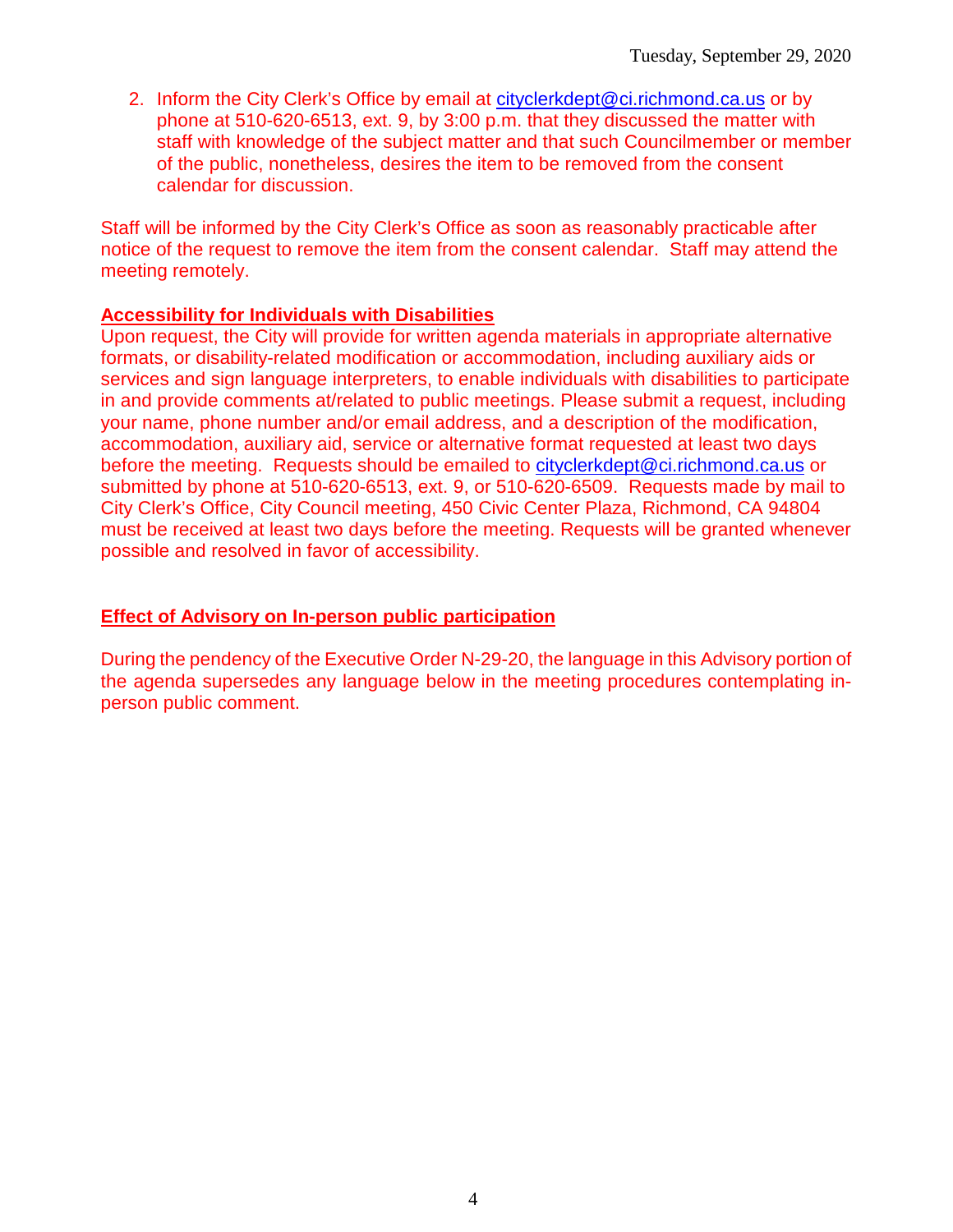# **MEETING PROCEDURES**

The City of Richmond encourages community participation at its City Council meetings and has established procedures that are intended to accommodate public input in a timely and time-sensitive way. As a courtesy to all members of the public who wish to participate in City Council meetings, please observe the following procedures:

**PUBLIC COMMENT ON AGENDA ITEMS:** Anyone who desires to address the City Council on items appearing on the agenda must complete and file a pink speaker's card with the City Clerk **prior** to the City Council's consideration of the item. Once the City Clerk has announced the item, no person shall be permitted to speak on the item other than those persons who have submitted their names to the City Clerk. Your name will be called when the item is announced for discussion. **Each speaker will be allowed up to TWO (2) MINUTES to address the City Council on NON-PUBLIC HEARING items listed on the agenda. Speakers are allowed up to THREE (3) minutes on PUBLIC HEARING items.**

**CONSENT CALENDAR:** Consent Calendar items are considered routine and will be enacted, approved or adopted by one motion unless a request for removal for discussion or explanation is received from the audience or the City Council. A member of the audience requesting to remove an item from the consent calendar that is sponsored by City staff must first complete a speaker's card and discuss the item with a City staff person who has knowledge of the subject material **prior** to filing the card with the City Clerk and **prior** to the City Council's consideration of Agenda Review. Councilmembers who request to remove an item from the consent calendar must do so during Agenda Review. An item removed from the Consent Calendar may be placed anywhere on the agenda following the City Council's agenda review.

**CONDUCT AT MEETINGS:** Richmond City Council meetings are limited public forums during which the City strives to provide an open, safe atmosphere and promote robust public debate. Members of the public, however, must comply with state law, as well as the City's laws and procedures and may not actually disrupt the orderly conduct of these meetings. The public, for example, may not shout or use amplifying devices, must submit comment cards and speak during their allotted time, may not create a physical disturbance, may not speak on matters unrelated to issues within the jurisdiction of the City Council or the agenda item at hand, and may not cause immediate threats to public safety.

**CITY HARASSMENT POLICY:** The City invites public comment and critique about its operations, including comment about the performance of its public officials and employees, at the public meetings of the City Council and boards and commissions. However, discriminatory or harassing comments about or in the presence of City employees, even comments by third parties, may create a hostile work environment, if severe or pervasive. The City prohibits harassment against an applicant, employee, or contractor on the basis of race, religious creed, color, national origin, ancestry, physical disability, medical condition, mental disability, marital status, sex (including pregnancy, childbirth, and related medical conditions), sexual orientation, gender identity, age or veteran status, or any other characteristic protected by federal, state or local law. In order to acknowledge the public's right to comment on City operations at public meetings, which could include comments that violate the City's harassment policy if such comments do not cause an actual disruption under the Council Rules and Procedures, while taking reasonable steps to protect City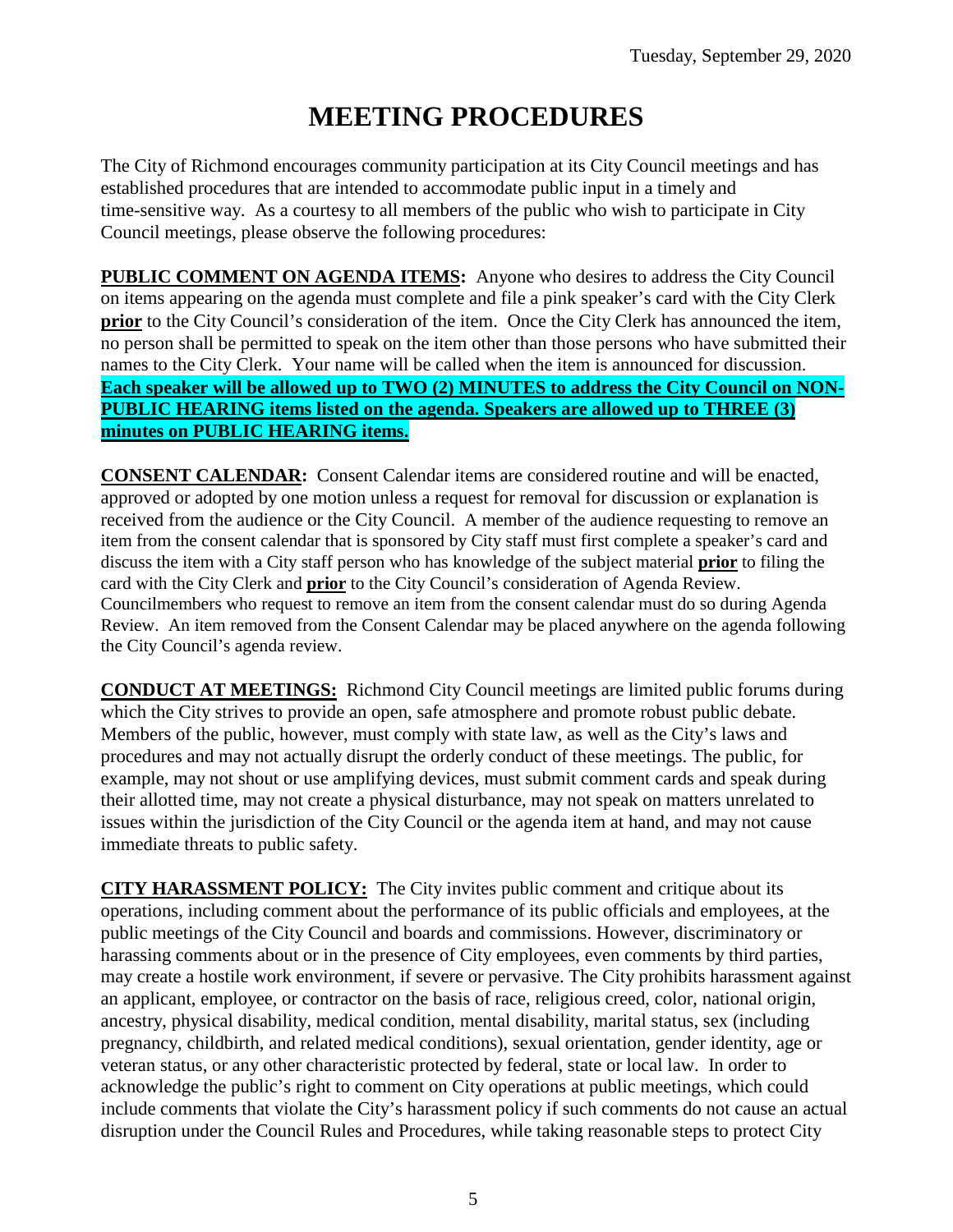employees from discrimination and harassment, City Boards and Commissions shall adhere to the following procedures. If any person makes a harassing remark at a public meeting that violates the above City policy prohibiting harassment, the presiding officer of the meeting may, at the conclusion of the speaker's remarks and allotted time: (a) remind the public that the City's Policy Regarding Harassment of its Employees is contained in the written posted agenda; and (b) state that comments in violation of City policy are not condoned by the City and will play no role in City decisions. If any person makes a harassing remark at a public meeting that violates the above City policy, any City employee in the room who is offended by remarks violating the City's policy is excused from attendance at the meeting. No City employee is compelled to remain in attendance where it appears likely that speakers will make further harassing comments. If an employee leaves a City meeting for this reason, the presiding officer may send a designee to notify any offended employee who has left the meeting when those comments are likely concluded so that the employee may return to the meeting. The presiding officer may remind an employee or any council or board or commission member that he or she may leave the meeting if a remark violating the City's harassment policy is made. These procedures supplement the Council Rules and Procedures relating to disruption of orderly conduct at Council meetings.

Any law enforcement officer on duty or whose service is commanded by the presiding officer shall be Sergeant-at-Arms of the Council meetings. He/she, or they, shall carry out all orders and instructions given by the presiding officer for the purpose of maintaining order and decorum at the Council meetings (City Council Rules of Procedure and Order Section III F, RMC Section 2.12.030).

**\*\*\*\*\*\*\*\*\*\*\*\*\*\*\*\*\*\*\*\*\*\*\*\*\*\*\*\*\*\*\*\*\*\*\*\*\*\*\*\*\*\*\*\*\*\*\*\*\*\*\*\*\*\*\*\*\*\***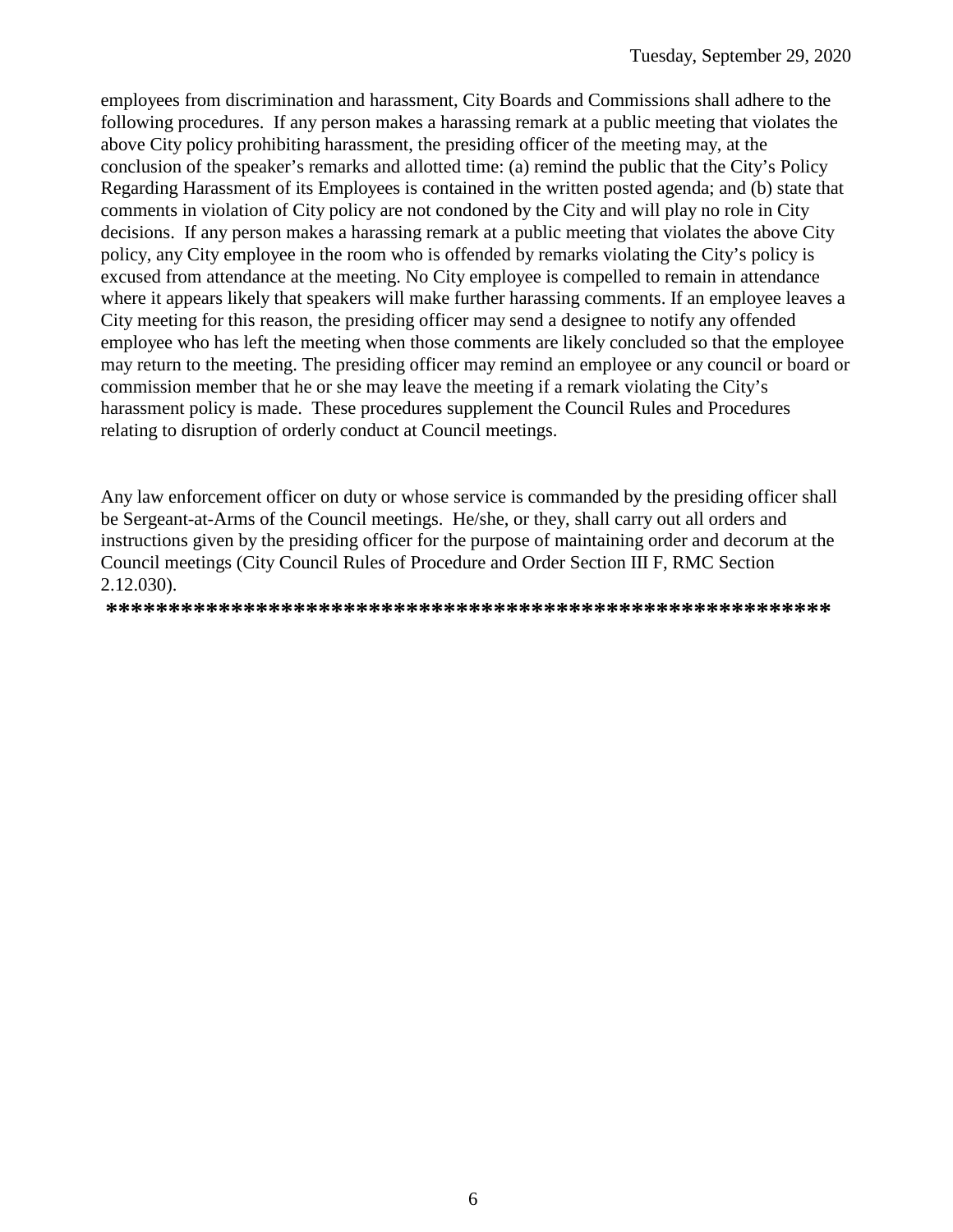### **OPEN SESSION TO HEAR PUBLIC COMMENT BEFORE CLOSED SESSION**

5:30 p.m.

### **A. ROLL CALL**

### **B. PUBLIC COMMENT BEFORE CLOSED SESSION**

### **C. ADJOURN TO CLOSED SESSION**

### **CLOSED SESSION**

Shimada Room of the Community Services Building

### **CITY COUNCIL**

CONFERENCE WITH LEGAL COUNSEL - EXISTING LITIGATION (paragraph (1) of Subdivision [d] of Government Code Section 54956.9):

Dejon Brown v. City of Richmond, et al. (USDC Case No. 20-cv-3712-CRB) Dareron Brown v. City of Richmond, et al. (USDC Case No. 20-cv-4035-CRB) Johnathan Spragan v. City of Richmond, et al. (USDC Case No. 20-cv-3807-CRB) Alonzo Shelton v. City of Richmond, et al. (USDC Case No. 20-cv-4400-CRB)

CONFERENCE WITH REAL PROPERTY NEGOTIATOR (Government Code Section 54956.8):

Property: Terminal One Agency negotiators: Laura Snideman Negotiating Parties: Terminal One Development, LLC Under negotiations: price and terms of payment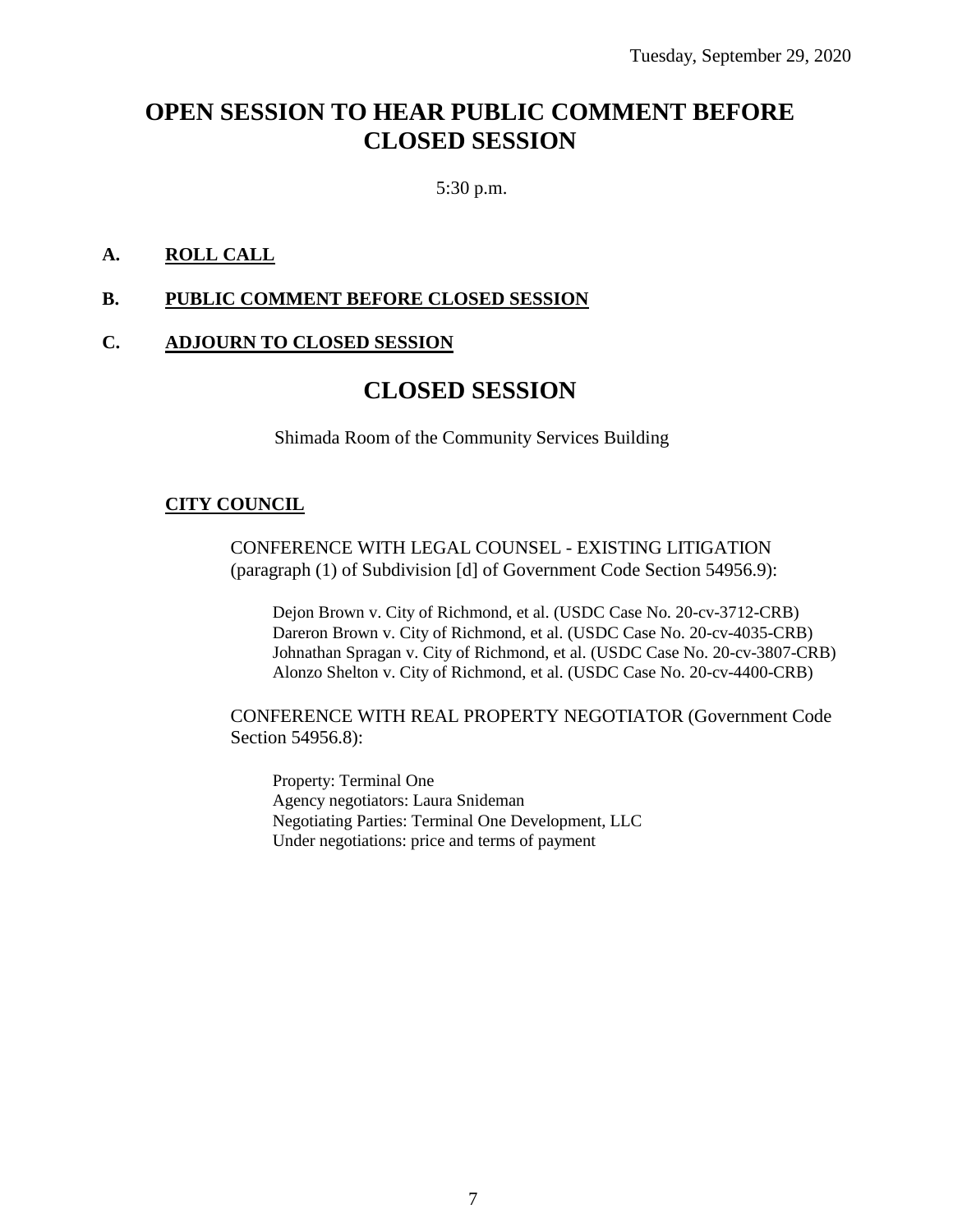# **SPECIAL MEETING OF THE RICHMOND HOUSING AUTHORITY**

### 6:25 p.m.

### **A. ROLL CALL**

**B. STATEMENT OF CONFLICT OF INTEREST**

### **C. REPORT FROM THE EXECUTIVE DIRECTOR**

### **D. AGENDA REVIEW**

### **E. HOUSING AUTHORITY CONSENT CALENDAR**

- **E-1.** ADOPT a resolution authorizing the Richmond Housing Authority (RHA) to submit a Section 18 Disposition Application to U.S. Department of Housing and Urban Development (HUD) for the Nevin Plaza Development (2400 Nevin Avenue) - Richmond Housing Authority (Shasa Curl/Nannette J. Beacham 621- 1300).
- **E-2.** APPROVE the minutes of the September 15, 2020, Special Richmond Housing Authority meeting - City Clerk's Office (Pamela Christian 620-6513).

### **F. ADJOURNMENT**